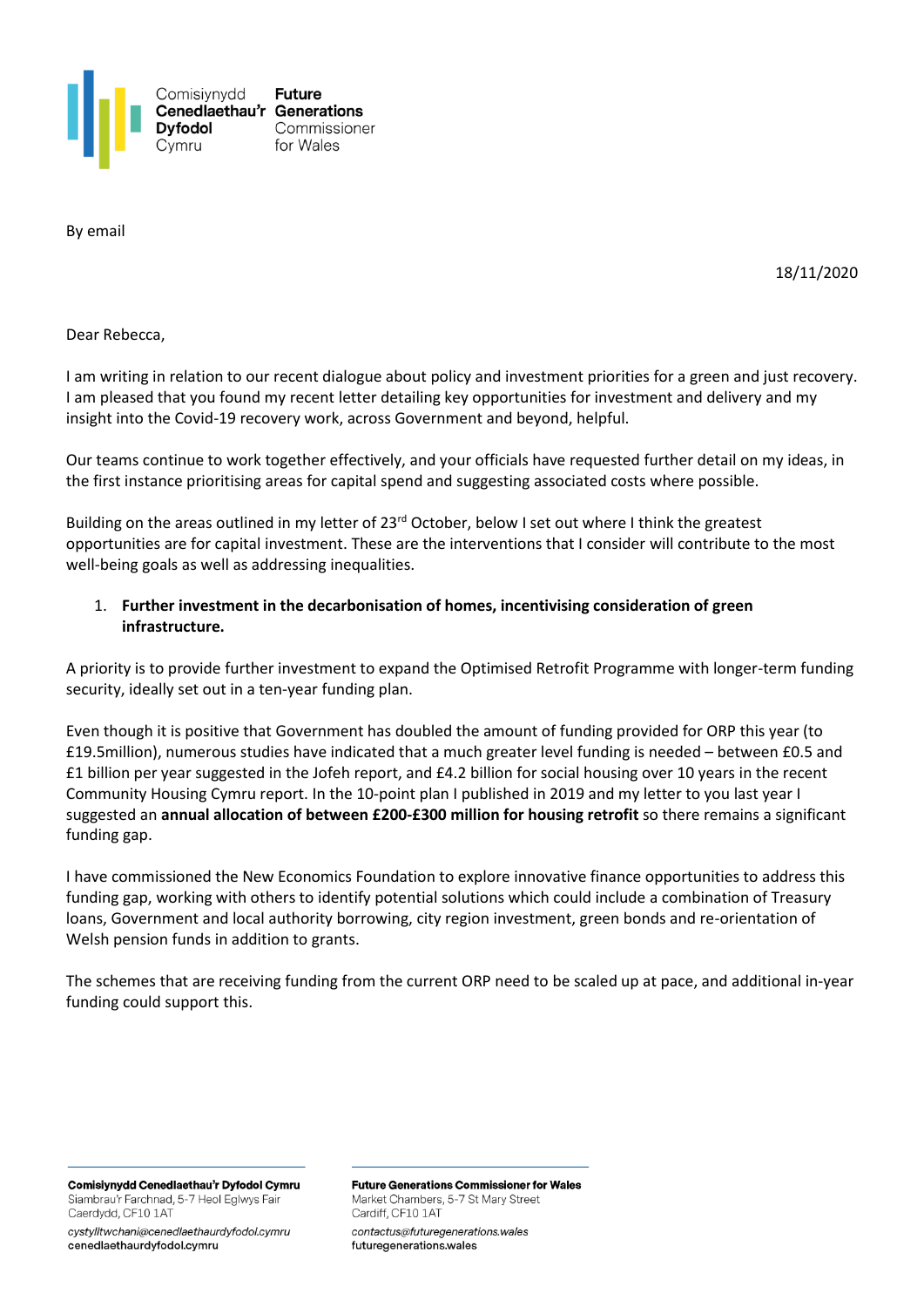

In addition to this I believe Government should incentivise social landlords to use nature-based solutions and improvements to green infrastructure as part of their retrofit programme to ensure our homes are also resilient to the impacts of climate change.

### 2. **Further investment to reallocate road space to create more room for walking and cycling.**

Active travel should continue to be a priority for Government, and I welcome the increased investment that we've seen over the last few years to support active travel infrastructure. The current 3 year allocation of £60 million is coming to an end this year and I would urge Government to commit to another 3, preferably 5, year Active Travel Fund to give Local Authorities greater long-term certainty of the funding available and also longer to plan and develop appropriate infrastructure with full engagement and involvement from the communities in their local areas (which isn't always the case). In addition to capital investment, this must also include revenue costs for local authorities to recruit staff to deliver the work in order to avoid an ongoing implementation gap in active travel policy.

I welcomed the additional £55 million capital spend on 'sustainable travel' in this year's budget, but as my 10 point plan suggested a minimum of 10% of the transport budget (20% of the capital budget) should be allocated for funding walking and cycling infrastructure which is approximately a **£60 million allocation** in the next budget, or close to **£300 million over 5 years**.

You will be aware that I have challenged Government to demonstrate the carbon impact of spending proposals/allocations and whilst there is still work to do in this area it is clear that additional investment in modal shift would both support Government's climate change targets and the newly published draft National Transport Strategy.

### 3. **Investment to prioritise 'school streets' through closing school streets to traffic.**

School Street schemes offer a proactive solution for school communities to tackle air pollution, poor health and road danger reduction. It will encourage a healthier lifestyle and active travel to school for families and lead to a better environment for everyone.

It is particularly timely to reduce the use of cars on streets near schools, as many parents are working remotely so have more time to travel actively on the school run (i.e. walking or cycling) – this is an opportunity to embed active travel in daily patterns.

Indicative figures from Cardiff Council who have been trialling this approach suggest that each scheme costs between £30-60k so an allocation of **£6.6 million** (minimum) would provide for approximately 5 schools in each local authority area to take this approach forward.

Cardiff Council have been able to implement 14 School Streets to date using a range of funding sources including the Safe Routes in Communities grant, Civil Parking Enforcement

Comisiynydd Cenedlaethau'r Dyfodol Cymru Siambrau'r Farchnad, 5-7 Heol Eglwys Fair Caerdydd, CF10 1AT

cystylltwchani@cenedlaethaurdyfodol.cymru cenedlaethaurdyfodol.cymru

**Future Generations Commissioner for Wales** Market Chambers, 5-7 St Mary Street Cardiff, CF10 1AT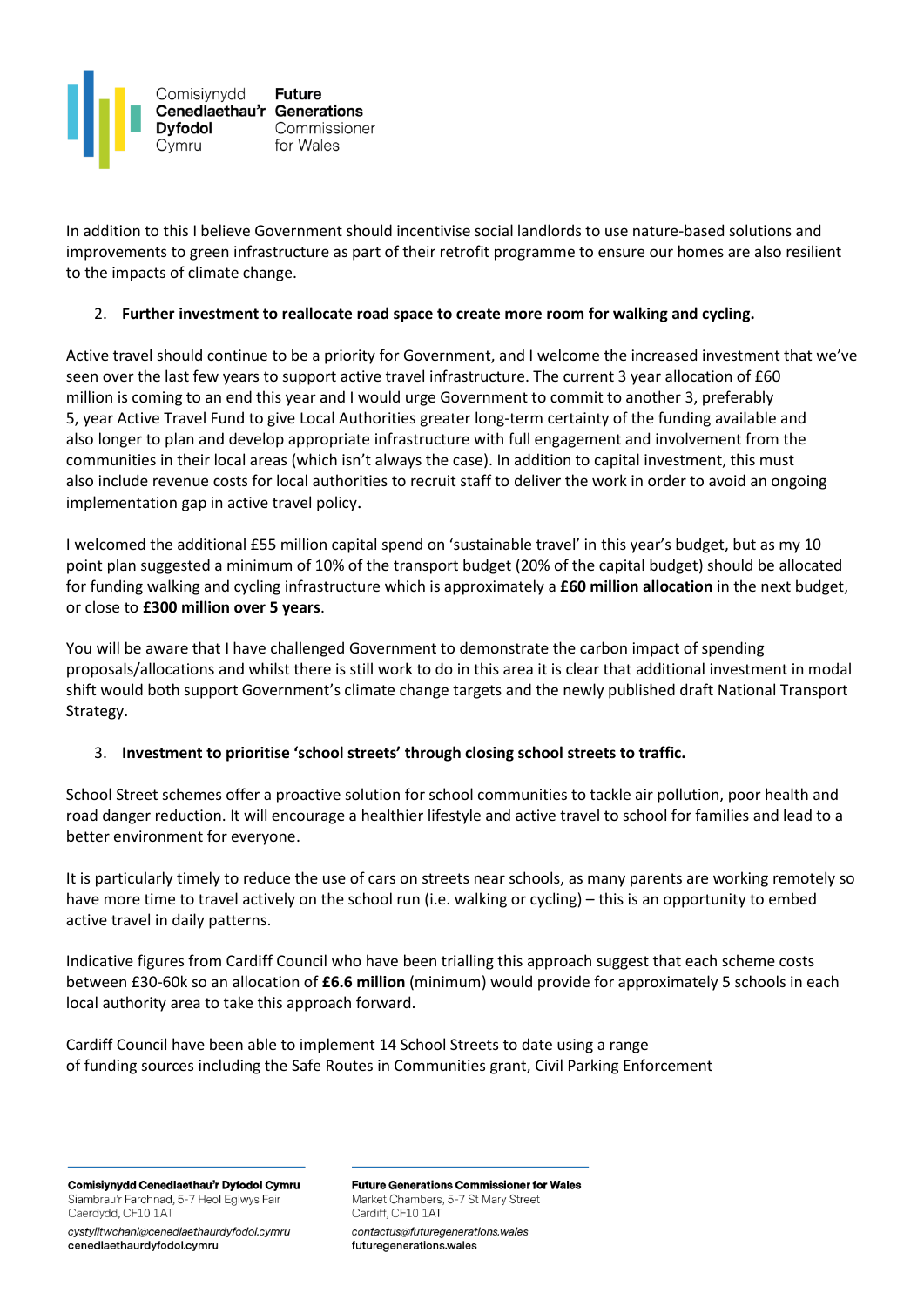

fund and the recent schools Covid grant. However, they are currently bidding for a further £1 million to deliver additional schemes with at least 45 schools wanting to become school streets demonstrating considerable demand and support for this approach.

Needless to say effective consultation is critical to ensure success of any scheme; the work Sustrans are currently doing at **[Fairfield School](https://fairfield-sustrans-uk.hub.arcgis.com/)** in Penarth is an example of the sort of process that will lead to a successful scheme, at an additional cost of around £50k (for engagement only).

I'm sure it would be helpful for the funding streams to be coordinated and rationalised so that there is a clearer mechanism to support implementation of school streets across Wales, and an integrated approach across transport, education and health would be helpful. This would result in:

- Supporting the wider benefits of school streets which include benefits to the health of children but also educational performance (as shown in a study by [Swansea University](https://www-2018.swansea.ac.uk/press-office/news-archive/2016/casestudyhappenprojectimprovingthehealthwellbeingandeducationoutcomesofswanseasprimaryschoolchildren.php))
- A more holistic approach to implementing effective school streets schemes linked to the wider Active Travel network activity in that area, alongside what happens with school streets provision on the school grounds, as these are too often not connected to each other.
- Securing longer-term funding across a wide range of portfolios for various but connected activities would signal long-term commitment and support.

# 4. **Investment in improving digital connectivity, particularly in communities hit hardest by the pandemic.**

Target funding for broadband infrastructure improvements to the communities which have been hit hardest by the pandemic and currently have the poorest connectivity.

In July, I noted the investment of £30million (from Government, the European Union and Openreach) to extend superfast broadband coverage to a further 13,000 premises. You could continue to expand on these infrastructure improvements with a specific focus on communities that have been particularly hard hit by the pandemic or are likely to face high levels of unemployment in the coming months and years.

This digital infrastructure is important to enable continued remote working, to meet your target of 30% of the population working remotely and to ensure that there is equality between those employees who work remotely and those who are present in offices.

There are other innovative examples that can be developed further, with sufficient financial support, such as Carmarthenshire Council's investment of £50 million to boost digital connectivity in the region, to deploy more full fibre fixed broadband connectivity, as well as 4G, 5G, and the Internet of Things – a network of physical objects that are embedded with technologies to connect and exchange data.

# 5. **Investment in green infrastructure in towns and cities.**

Investment should be used to incentivise city and town centre regeneration to incorporate biodiverse green infrastructure and nature-based solutions, such as city nature trails and urban green corridors.

Comisiynydd Cenedlaethau'r Dyfodol Cymru Siambrau'r Farchnad, 5-7 Heol Eglwys Fair Caerdydd, CF10 1AT

cystylltwchani@cenedlaethaurdyfodol.cymru cenedlaethaurdyfodol.cymru

**Future Generations Commissioner for Wales** Market Chambers, 5-7 St Mary Street Cardiff, CF10 1AT